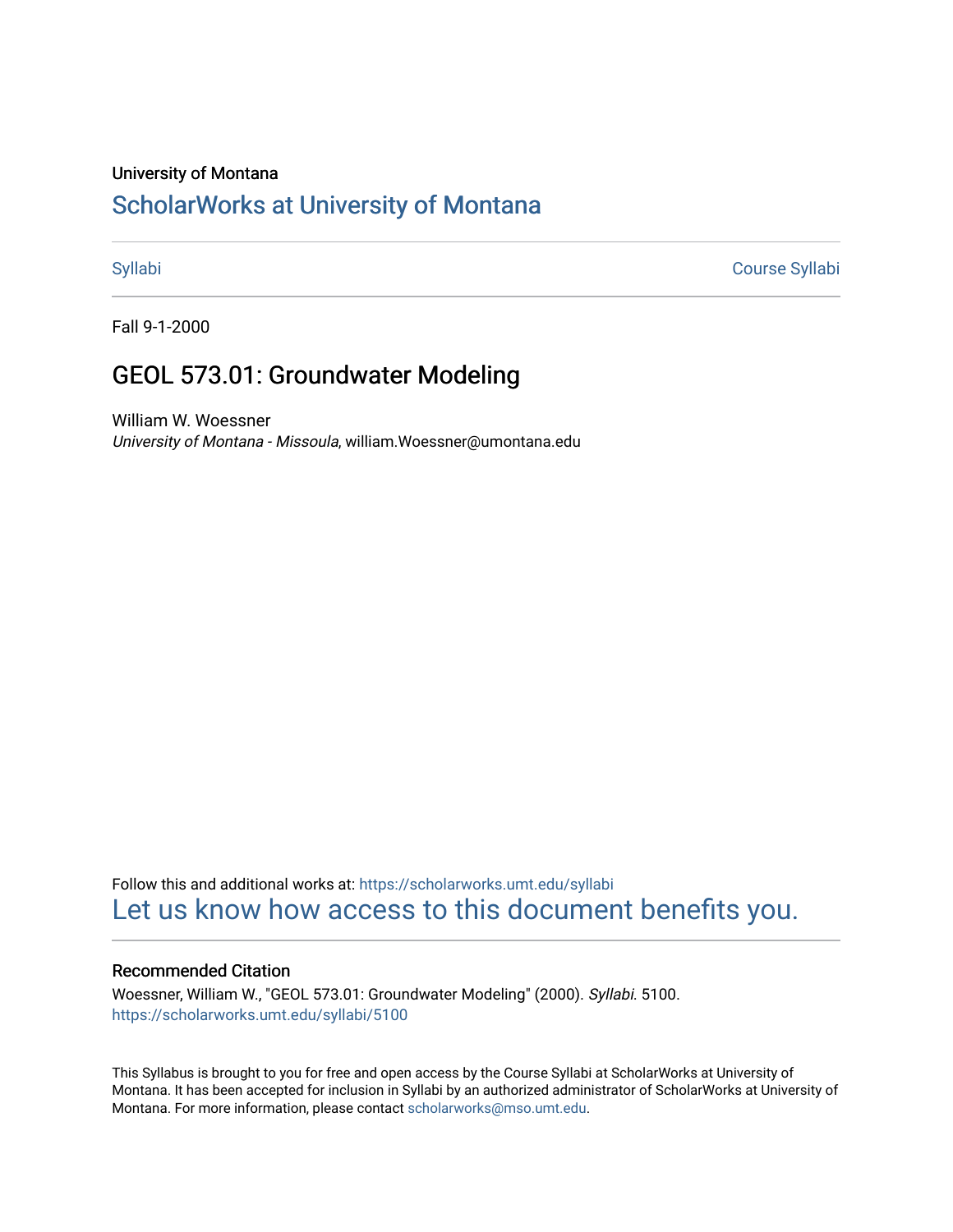# GEOLOGY 573 GROUNDWATER MODELING FALL 2000

# INSTRUCTOR: William Woessner (Phone - 243-5698)

## BOOKS: Anderson and Woessner, APPLIED GW MODELING (Wang and Anderson, INTRO TO GW MODELING - Optional)

PREREQUISITES: Geology 480, Computer Language

COURSE GOALS AND OBJECTIVES: Prepare students to evaluate and quantitatively analyze hydrogeologic problems.

TIME: Tuesday, 4:10-5:40 p.m. Thursday class will be rescheduled as Dr. Woessner serves the Executive Committee of the Faculty Senate on Thursdays from 3:00-6:00 p.m.

| Week of      | <b>TOPIC</b>                                                       | nalistostel ništo (f. 1<br><b>EXAMPLE 2008 READING</b>                                                                                                                  | 镜 medgan 3                             |
|--------------|--------------------------------------------------------------------|-------------------------------------------------------------------------------------------------------------------------------------------------------------------------|----------------------------------------|
|              |                                                                    | しゅうしょく いっ                                                                                                                                                               | $A+W$                                  |
| September 5  | Intro to Modeling<br>Problem 1                                     | and the company of the company                                                                                                                                          |                                        |
|              | NUMERICAL METHODS                                                  | $\label{eq:2.1} \mathcal{F}(\mathcal{A})\left(\mathcal{A}\right) = \mathcal{F}(\mathcal{A})\left(\mathcal{A}\right) = \mathcal{F}(\mathcal{A})\left(\mathcal{A}\right)$ | كالموادي والمتواطن والمتناوب والمتناوب |
| September 12 | Numerical Methods<br><b>Finite Differences</b><br>Problems 2 and 3 | $\sigma_{\rm{max}}$ and $\sigma_{\rm{max}}$<br>When a path of                                                                                                           | ายและการจะวัดที่                       |
| September 19 | Finite Differences or Finite Elements                              |                                                                                                                                                                         | $\hat{J} = -169.33378833$              |
| September 25 | LAST DAY TO DROP/ADD BY DIAL BEAR                                  |                                                                                                                                                                         | A consulations of                      |
| September 26 | Finite Element - Solving Techniques                                |                                                                                                                                                                         |                                        |
| October 3    | Solving Techniques                                                 |                                                                                                                                                                         |                                        |
|              | IMPORTANCE OF UNDERSTANDING<br>THE HYDROGEOLOGY                    |                                                                                                                                                                         | 双耳花 人名加尔加尔 医中毒素                        |
|              | A 1 1 1 . 1 . 1 .                                                  |                                                                                                                                                                         | $\sim 10^{-1}$                         |

Conceptual Models Problem, Chapter 3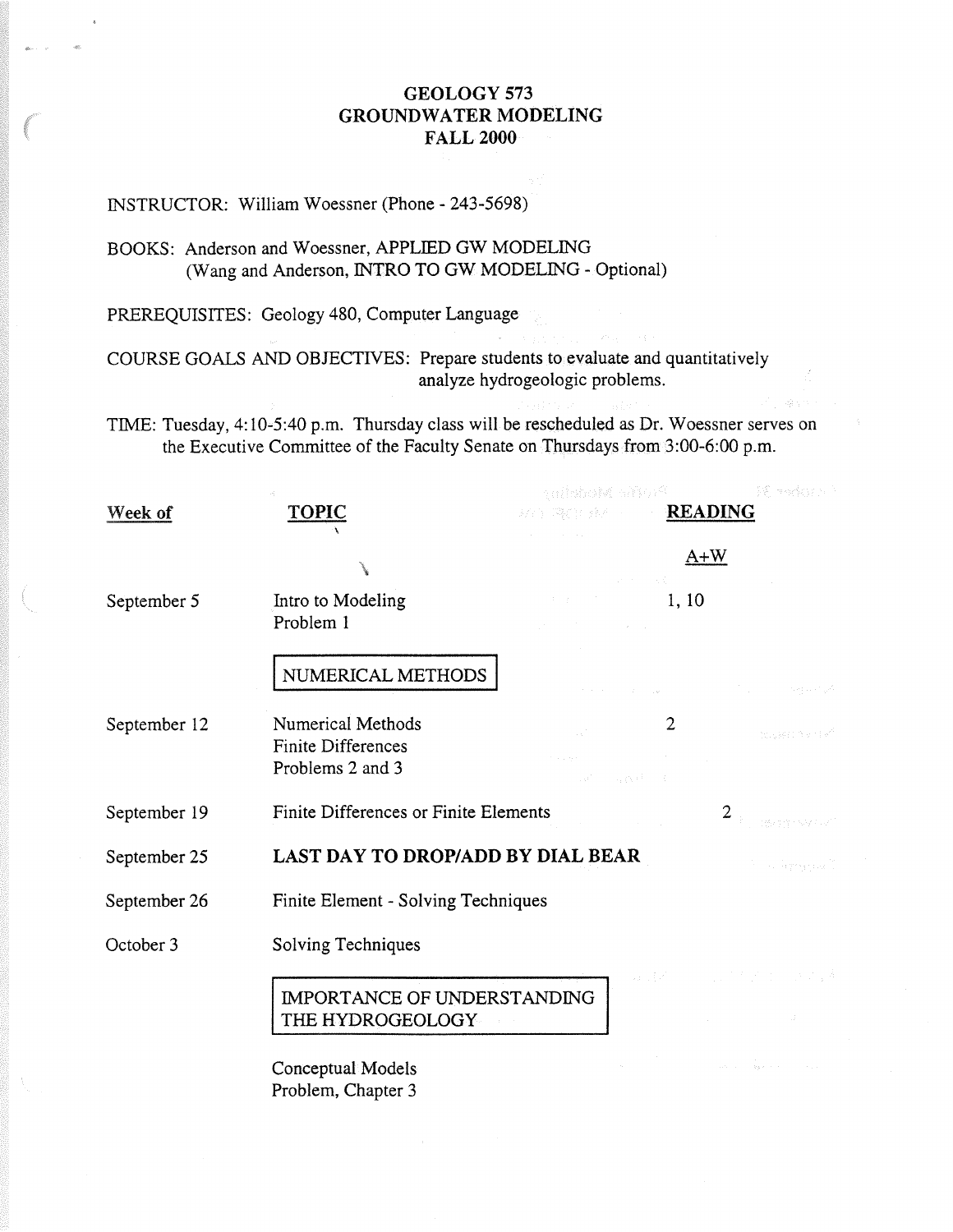| October 10               | jiya ya Nobel ya N<br>Conceptual Models<br>機嫌制 エー・モイト なみこと                                        |                                                                                                                                                                                                                             |                          |  |
|--------------------------|---------------------------------------------------------------------------------------------------|-----------------------------------------------------------------------------------------------------------------------------------------------------------------------------------------------------------------------------|--------------------------|--|
|                          | TRANSLATING HYDROGEOLOGIC CONCEPTS<br>TO THE NUMERICAL MODEL                                      |                                                                                                                                                                                                                             |                          |  |
|                          |                                                                                                   | angust Perry Robert Provincial Policy                                                                                                                                                                                       |                          |  |
| October 16               |                                                                                                   | 英値(接触)対 741 にんせきもん Bestorm プール しんみょく えんとこ<br>LAST DAY TO DROP/ADD (NO \$\$\$ BACK)                                                                                                                                          |                          |  |
| October 17<br>October 24 | <b>Boundary Conditions</b><br>ansident tigologgrapva svem.<br><b>Boundary Conditions</b>          | Intro to FLOWPATH Steady State West 2022 14 1999 12 North Control 1<br>www.sistansip <mark>Problem, Chapter 4</mark> Sustainance and strain State (1997–1998) (1998–1998) (1998–1998)                                       |                          |  |
|                          |                                                                                                   | $\tau^{\alpha}$ . For there $\alpha$ $\sigma$ Source and Sink Terms for each contract to a $\alpha$ - $\sigma$ - $\sigma$ , a seculi find t<br>and Mid-Off Problem, Chapter 5 and of the set in the communel avignosid on a |                          |  |
| October 31               | Profile Modeling<br>Intro to MODFLOW<br>Problem, Chapter 6                                        | OXYEN<br>$*$ , 4                                                                                                                                                                                                            | to glas A                |  |
| 海水流<br>November 7<br>슬 ( | <b>Holiday</b> (Nov. 7)<br>Intro to MODFLOW<br><b>Transient Simulations</b><br>Problem, Chapter 7 | anisbaM or cont<br>$\pm$ molder $\tau$                                                                                                                                                                                      | in the management        |  |
| November 14              | <b>NO CLASS</b>                                                                                   | 7이 그 일반(134 - FAUX 개발(24) . I-                                                                                                                                                                                              |                          |  |
| November 21              | <b>Model Calibration</b><br>Problem, Chapter 8<br>Holiday (Nov. 23)                               | and right interrors. K<br>watesiki suni<br>The Landford                                                                                                                                                                     | 180300000                |  |
| November 28              |                                                                                                   | Sensitivity Analysis and a concertable and 8                                                                                                                                                                                | <sup>6</sup> i nedmotové |  |
| December 5               |                                                                                                   | Other Models General Management Read Tradel                                                                                                                                                                                 | 11 servenska             |  |
| December 12              | Capture Zones                                                                                     | Panish Europe R - Second Staff<br>11                                                                                                                                                                                        | 40 odmonus               |  |
|                          |                                                                                                   | Seines Termounes                                                                                                                                                                                                            | F astant)                |  |
| <b>FINAL EXAM:</b>       | Monday, December 18, 3:20-5:20 p.m.<br>우편 해서 있는 아직 아이들이 있다.                                       | 14 - Qanda Xararawa (                                                                                                                                                                                                       |                          |  |

COURSE ASSESSMENT: Quality of completed assigned problems and class participation.

\* Additional reading will be assigned. Wang and Anderson is a good reference.